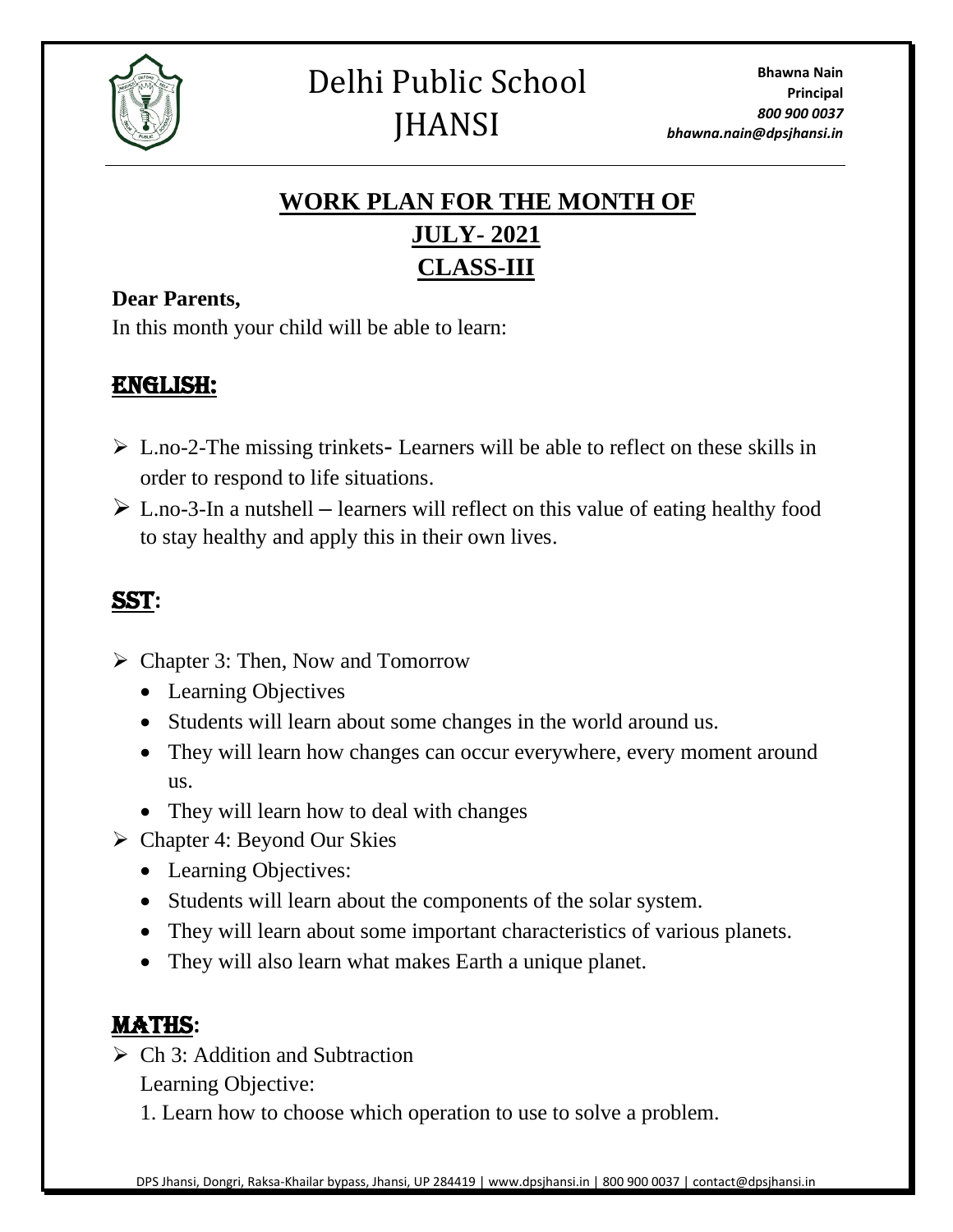

# Delhi Public School **JHANSI**

- 2. Understand the relationship between addition and subtraction.
- $\triangleright$  Ch 4: Multiplication 1 Learning Objective:
	- 1. Explore different methods to multiply two numbers.
	- 2. Solve problems using multiplication.
	- 3. Estimate the product of a set of numbers.

## SCIENCE:

- $\triangleright$  Ch-3- Spots and stripes come alive-Students will be able to learn diversity in animals and also they will be able to learn how to care and concern for pet and stray animal.
- $\triangleright$  Ch-4- Push and Pull- Students will be able to learn about force and its effects.

# HINDI:

### **ह िंदी साह त्य**

- ≻ पाठ 3 चांद वाली अम्मा- लर्निंग ऑब्जेक्टिव -बूढ़ी अम्मा और बादलों की छोटी सी नोकझोंक के बारे मेंबताया गया है।
- $>$  पाठ 4 मन करता है- लर्निंग ऑब्जेक्टिव -बच्चों की चंचल शरारत के बारे में बताया गया है।

**ह िंदी व्याकरण**

➢ पाठ 2 वर्ण- लर्निंग ऑब्जेक्टिव -वर्णतथा व वर्ों के भेद ांसेअवगत ह ना।

# COMPUTER**:**

- ➢ Ch-2-Windows 7 Operating System Learning Objective: To explore and understand the features of Windows 7 operating system.
- $\triangleright$  Ch.3 Enhance a drawing with Paint Tools Learning Objective: To enhance control on mouse and colours the imagination with MS Paint Tools.

# Craft:

 $\triangleright$  Photo frame using paper rolls.

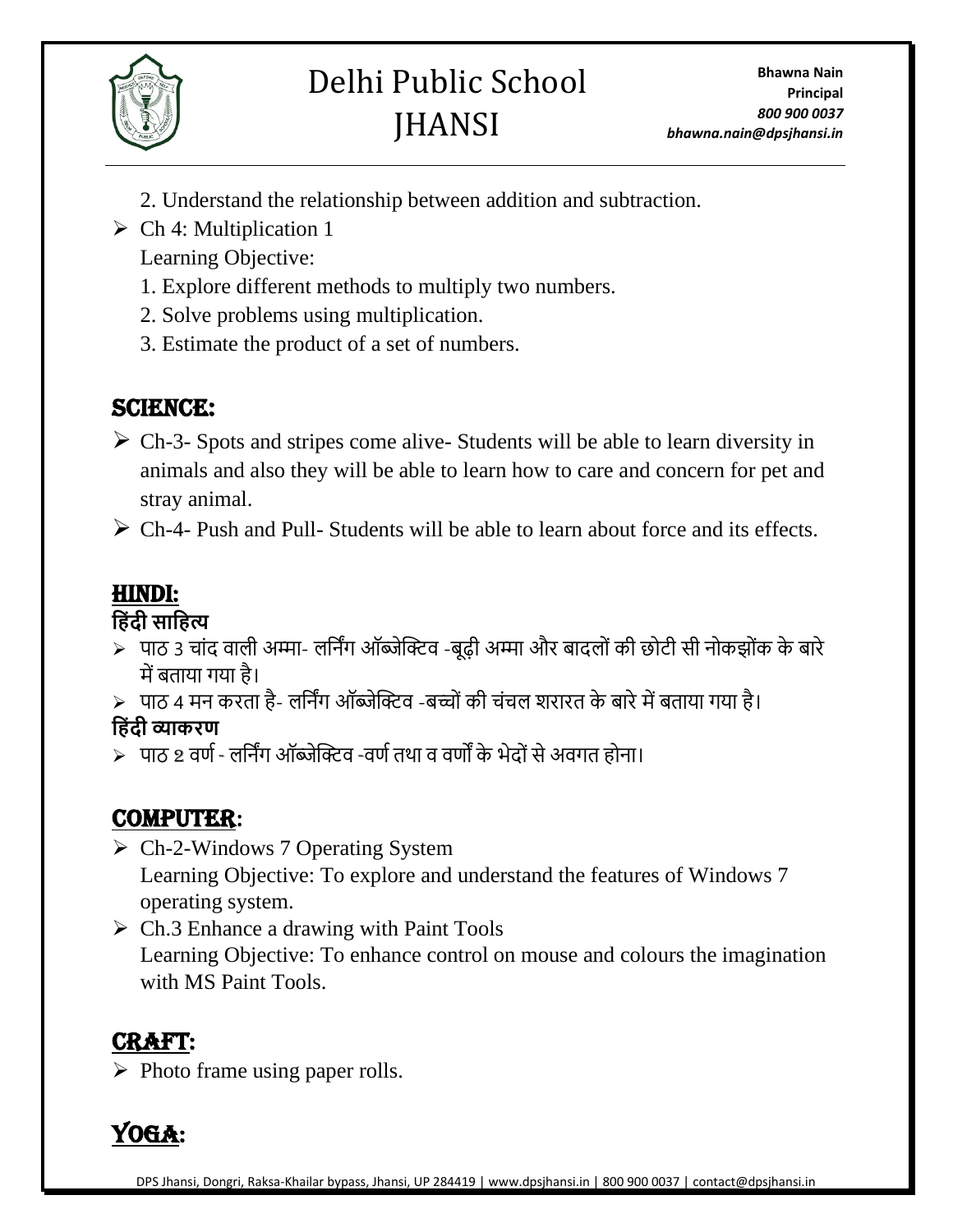

# Delhi Public School JHANSI

**Bhawna Nain Principal** *800 900 0037 bhawna.nain@dpsjhansi.in*

- ➢ Sukhasana
- ➢ Urdhva hastasana
- ➢ Bhujangasana
- ➢ Tadasana
- ➢ Shavasana
- ➢ Bhastrika

#### English/Hindi poem for the month:

**English Poem**: